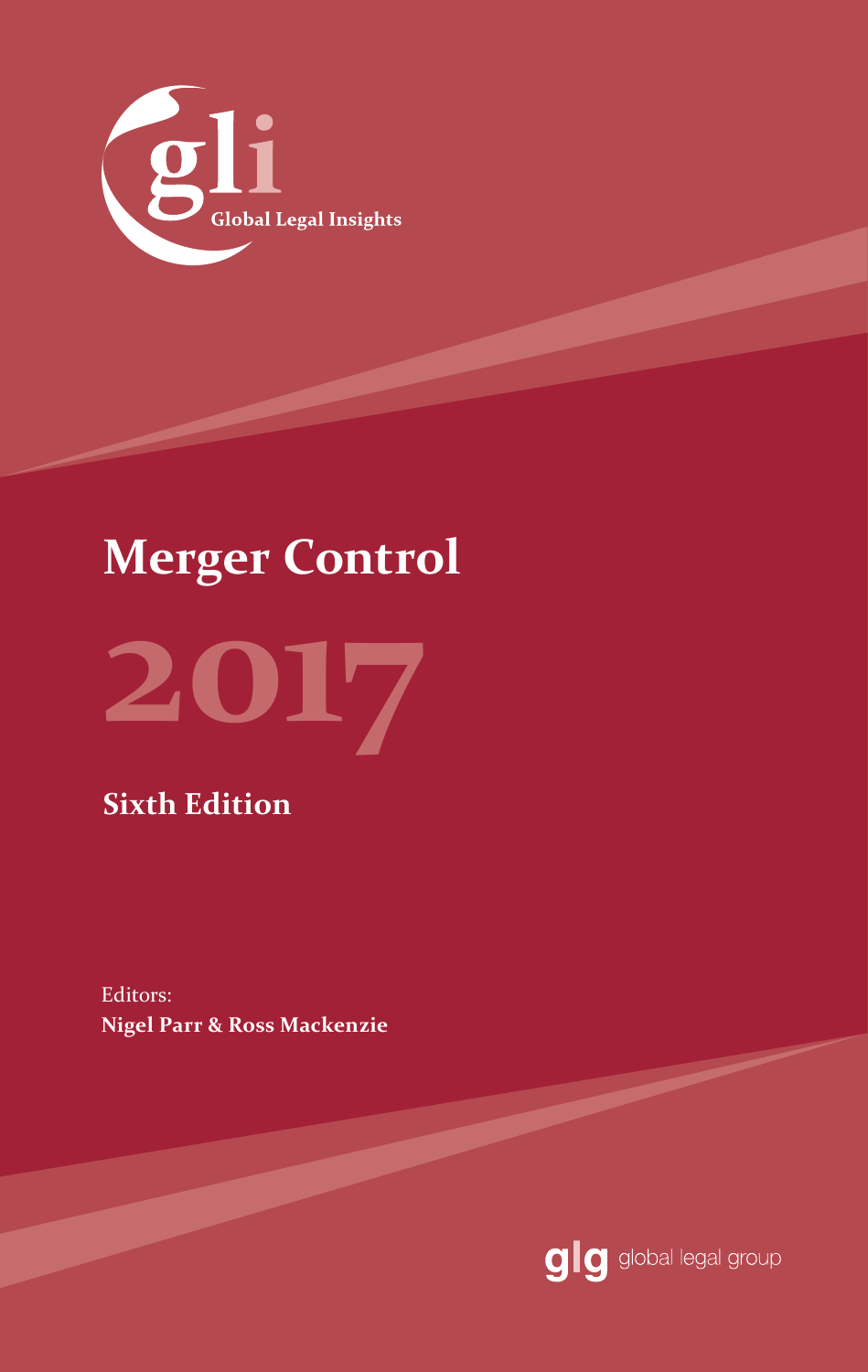# **CONTENTS**

| <b>Preface</b>          | Nigel Parr & Ross Mackenzie, Ashurst LLP                                |     |
|-------------------------|-------------------------------------------------------------------------|-----|
| <b>General chapter</b>  | The economics of UK merger control: retrospect and prospect             |     |
|                         | Ben Forbes & Mat Hughes, AlixPartners UK LLP                            | 1   |
| <b>Country chapters</b> |                                                                         |     |
| <b>Albania</b>          | Anisa Rrumbullaku, CR PARTNERS                                          | 14  |
| <b>Australia</b>        | Sharon Henrick & Wayne Leach, King & Wood Mallesons                     | 19  |
| Austria                 | Dr. Lukas Flener, Fellner Wratzfeld & Partner Rechtsanwälte GmbH        | 32  |
| <b>Brazil</b>           | Leonardo Rocha e Silva & José Rubens Battazza Iasbech,                  |     |
|                         | Pinheiro Neto Advogados                                                 | 38  |
| Canada                  | Randall J. Hofley, Micah Wood & Kevin H. MacDonald,                     |     |
|                         | Blake, Cassels & Graydon LLP                                            | 48  |
| <b>Chile</b>            | Ignacio Larraín Jiménez, Álvaro Espinosa Vásquez &                      |     |
|                         | Pascale Fouillioux Puentes, Philippi Prietocarrizosa Ferrero DU & Uría  | 61  |
| China                   | Ding Liang, DeHeng Law Offices                                          | 70  |
| Cyprus                  | George Middleton & Constantina Mitsingas, Chryssafinis and Polyviou LLC | 75  |
|                         | European Union Peter Broadhurst, Koen Platteau & Tony Woodgate,         |     |
|                         | Simmons & Simmons LLP                                                   | 79  |
| <b>Finland</b>          | Katri Joenpolvi, Leena Lindberg & Jarno Käkelä, Krogerus Attorneys Ltd  | 91  |
| <b>France</b>           | Pierre Zelenko & Rahel Wendebourg, Linklaters LLP                       | 100 |
| <b>Germany</b>          | Peter Stauber & Rea Diamantatou, Noerr LLP                              | 128 |
| <b>Hong Kong</b>        | Neil Carabine & James Wilkinson, King & Wood Mallesons                  | 140 |
| India                   | G.R. Bhatia, Abdullah Hussain & Kanika Chaudhary Nayar,                 |     |
|                         | Luthra & Luthra Law Offices                                             | 149 |
| <b>Israel</b>           | Dr. David E. Tadmor & Shai Bakal,                                       |     |
|                         | Tadmor & Co. Yuval Levy & Co., Attorneys-at-Law                         | 154 |
| <b>Italy</b>            | Luciano Vasques, DDPV Studio Legale                                     | 167 |
| Japan                   | Masahiro Nakatsukasa, Chuo Sogo Law Office, P.C.                        | 174 |
| Macedonia               | Jasmina I. Jovanovik & Dragan Dameski,                                  |     |
|                         | Debarliev, Dameski & Kelesoska, Attorneys at Law                        | 184 |
| <b>Malta</b>            | Ron Galea Cavallazzi & Lisa Abela, Camilleri Preziosi Advocates         | 190 |
| <b>Netherlands</b>      | Fanny-Marie Brisdet & Else Marije Meinders, BRISDET                     | 193 |
| Romania                 | Silviu Stoica & Mihaela Ion, Popovici Nițu Stoica & Asociații           | 197 |
| <b>Singapore</b>        | Daren Shiau & Elsa Chen, Allen & Gledhill LLP                           | 207 |
| <b>South Africa</b>     | Marianne Wagener and Candice Upfold,                                    |     |
|                         | Norton Rose Fulbright South Africa Inc.                                 | 217 |
| <b>Sweden</b>           | Peter Forsberg & Haris Catovic, Hannes Snellman Attorneys Ltd           | 231 |
| <b>Switzerland</b>      | Franz Hoffet & Marcel Dietrich, Homburger                               | 243 |
| <b>Turkey</b>           | Gönenç Gürkaynak & Öznur İnanılır, ELIG, Attorneys-at-Law               | 252 |
| <b>Ukraine</b>          | Igor Svechkar, Alexey Pustovit & Oleksandr Voznyuk, Asters              | 261 |
|                         | United Kingdom Alan Davis & Angelique Bret, Pinsent Masons LLP,         |     |
|                         | Bojana Ignjatovic, RBB Economics                                        | 266 |
| <b>USA</b>              | Christopher A. Williams, Roisin E. Comerford & Paul S. Jin,             |     |
|                         | Wilson Sonsini Goodrich & Rosati PC                                     | 277 |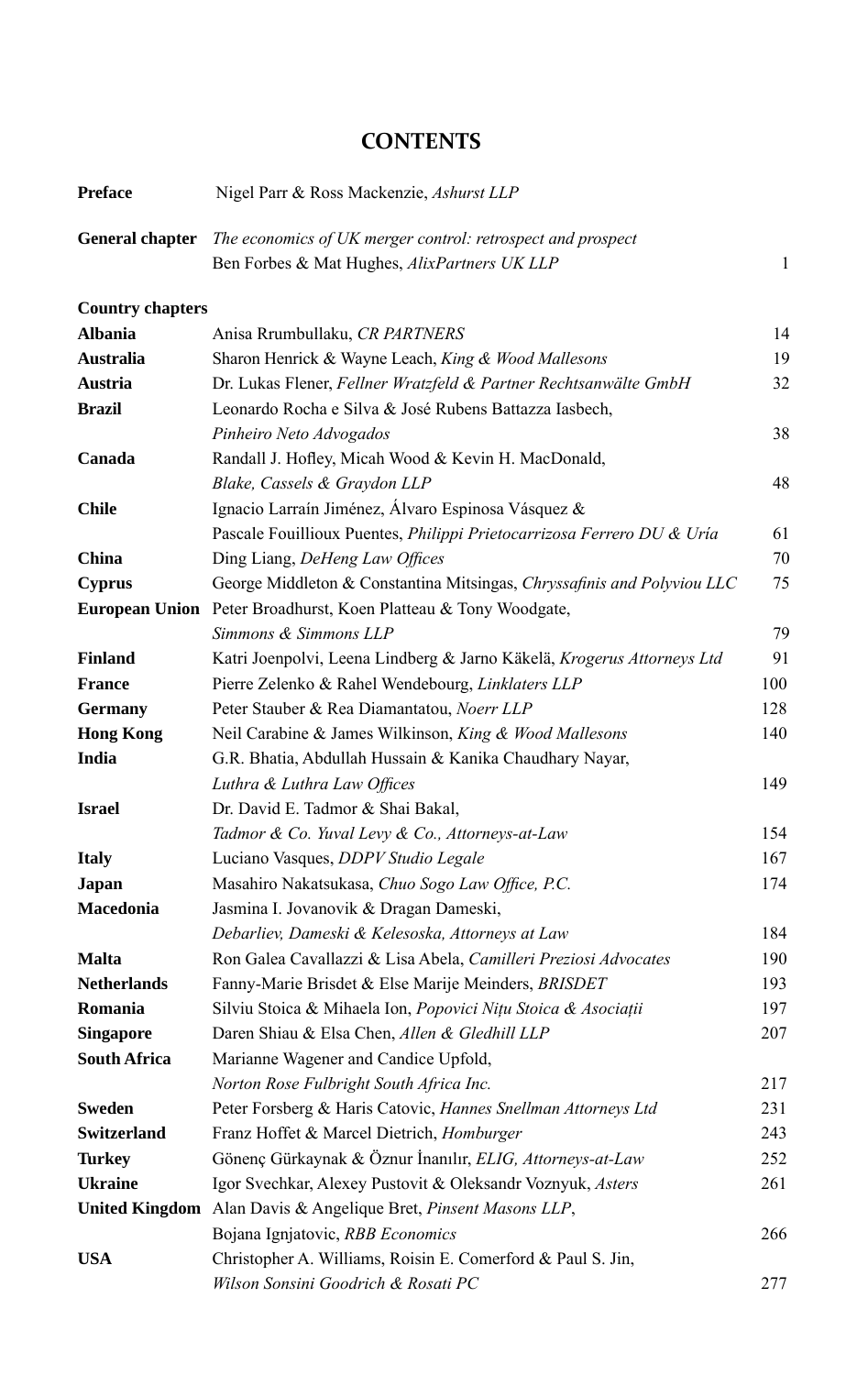# Israel

# Dr. David E. Tadmor & Shai Bakal Tadmor & Co. Yuval Levy & Co., Attorneys-at-Law

#### **Overview of merger control activity during the last 12 months**

The number of mergers notified to the Israel Antitrust Authority (the "IAA") increased in the past year: from 159 merger notifications filed in 2015, to 192 merger notifications filed in 2016 regarding which decisions were rendered. This figure is still lower than the average number of mergers filed in the years 2006 and 2007, at around 240 mergers. The high figures from those times, and the significant drop in the number of mergers filed in the years thereafter, can be explained by the large amount of economic activity that occurred prior to the 2008 financial crisis and its impact on the economy. Additionally, at that time, the IAA had yet to publish the Antitrust General Director's Pre-merger Filing Guidelines of 2008, which, among others, clarified that certain types of transactions which were previously notified did not in fact require filing to the IAA. Since reaching record lows of mergers filed after the financial crisis, there has been a steady increase each year. This demonstrates the recovery in M&A activity in recent years, but also reflects the fact that merger control thresholds have not been adjusted for inflation for more than a decade.

\* \* \*

The Restrictive Trade Practices Law (the "Antitrust Law") provides a general procedural framework which applies to all mergers. The investigatory process is not formally divided into phases, and all mergers must be reviewed by the General Director up to 30 days from the date merger notifications are filed. The term may be extended by the Antitrust Tribunal or by consent of the merging parties. If the General Director does not render a decision within the prescribed time period, consent to the merger is deemed to have been given. The average review process in 2016 lasted 26.3 days upon submission of merger notifications. This review time is slightly shorter than the 2014 review time, which lasted on average 27 days. While it is still longer than in previous years (e.g. 21.7 days in 2010 and 23.8 days in 2011), it is likely that the annual average review time will decrease further in the coming year once the fast-track procedure for competitively benign mergers (discussed below) will have been in place for a full year and the prevalence of filing mergers under the procedure will increase.

On 8 May 2016, the IAA launched a three-month trial of a fast-track procedure for mergers that clearly do not raise a reasonable concern of causing significant harm to competition. called the 'Ultra Green Merger Procedure' (the IAA internally classifies mergers either green, yellow, red, and now – also ultra green, in accordance with their expected complexity and potential competitive effects). Following the trial period, the IAA concluded that the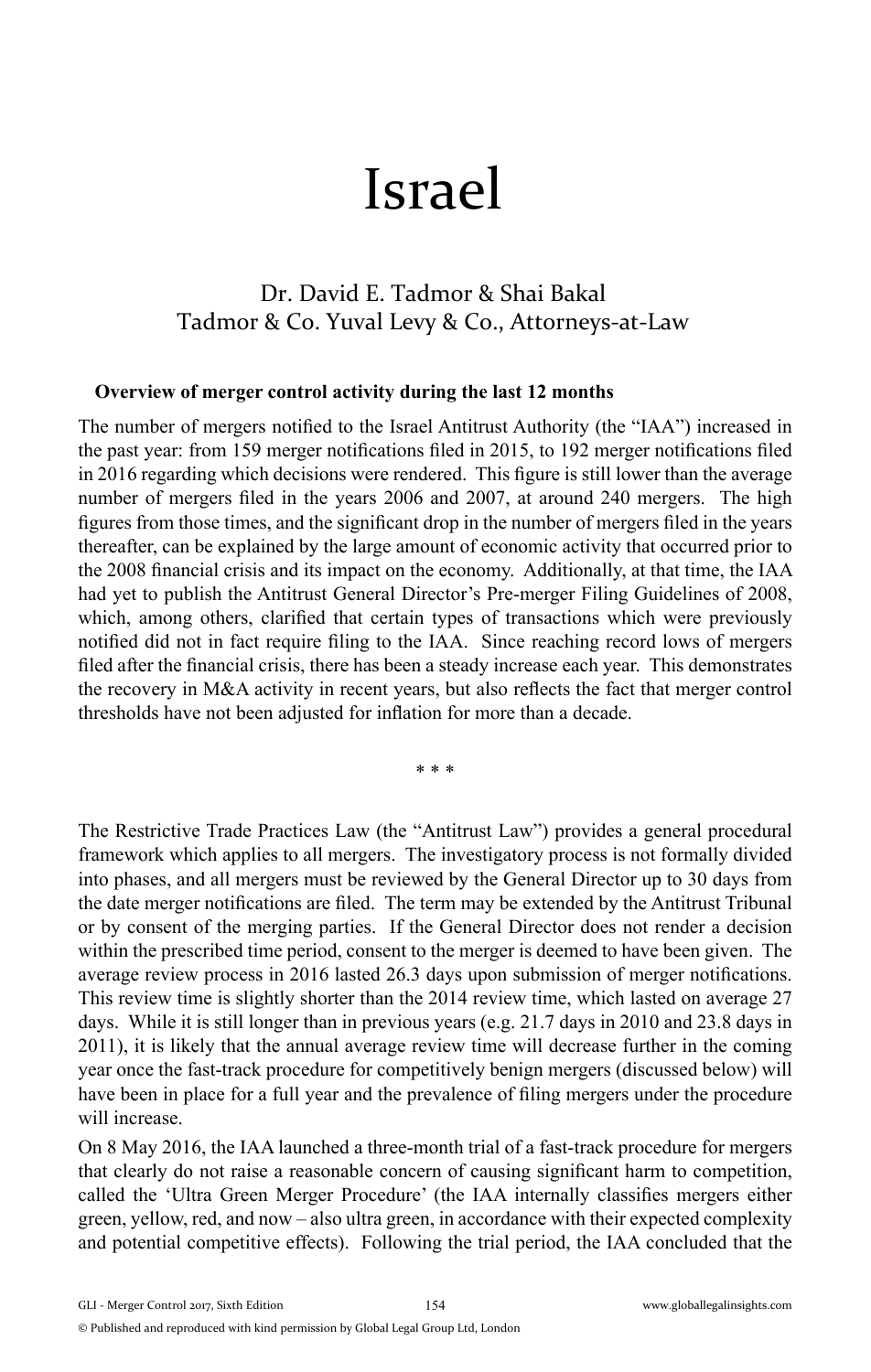Ultra Green Merger Procedure was successful and significantly shortened review periods for mergers reviewed under the procedure. In fact, from the beginning of the trial period until the end of 2016, mergers reviewed under the Ultra Green Merger Procedure were cleared within 3.6 days on average.

According to the procedure's terms, if a transaction clearly does not present a threat to competition and, within the framework of the merger filing, parties provide the IAA certain information (which is somewhat greater than the level of disclosure required in a standard merger filing), it will be internally classified as an 'Ultra Green Merger' by the IAA with the intent of issuing a clearance well before expiration of the 30-day investigation period. The decision to classify a transaction as "ultra green" is based primarily on the information provided by the merging parties. Thus, a full merger notification form is required, rather than the completion of an abbreviated merger notification. As a takeaway from the threemonth trial period, the IAA decided to require that merging parties provide holding charts that fully detail direct holders of interest of each party, and the controlling parties' of each such direct holder of interest.

\* \* \*

According to the Antitrust Law, the General Director has the power to either approve the transaction, block the transaction (if there is a reasonable likelihood that the merger will significantly harm competition in a relevant market), or approve the transaction subject to conditions (if such conditions can eliminate the harm to competition). Of the 192 mergers regarding which the IAA issued a decision in 2016:

- 96.4% of the mergers were cleared without conditions.
- 1.6% of the mergers were approved with conditions.
- Four mergers were blocked by the General Director.
- Two transactions were withdrawn by the parties before a decision was rendered to avoid a formal IAA objection to the merger.

An analysis of the IAA's track record during the last decade shows that the relative share of mergers that are blocked is stable, ranging from 0% to 2% at most, with another 1%–3% of notifications withdrawn. These figures jumped sharply in 2012, with nearly 10% of mergers blocked or withdrawn, dropping back to average numbers in 2013 and 2014 and even further below in 2015. There has been an increase in the number of mergers blocked in 2016, a typical trend in the first year of a new General Director's tenure.

Over the years, there has been an evident decrease in the use of remedies by the IAA. While in the years 2000–2005 approximately 18% of merger decisions included remedies, the number decreased to only 6%–8% in recent years, to 0.6% in 2015 (the lowest share ever for such decisions) and 1.6% in 2016. The decline in use of remedies is in-line with the IAA's new guidance on remedies – see "Key policy developments", below.

#### **New developments in jurisdictional assessment and procedure**

The main policy document regarding merger procedure has remained the "**Antitrust General Director's Pre-merger Filing Guidelines**" published in 2008 ("the Pre-merger Guidelines"). In addition, the IAA published several years ago a detailed Q&A document relating to merger control procedure. In 2014, the IAA published an additional Q&A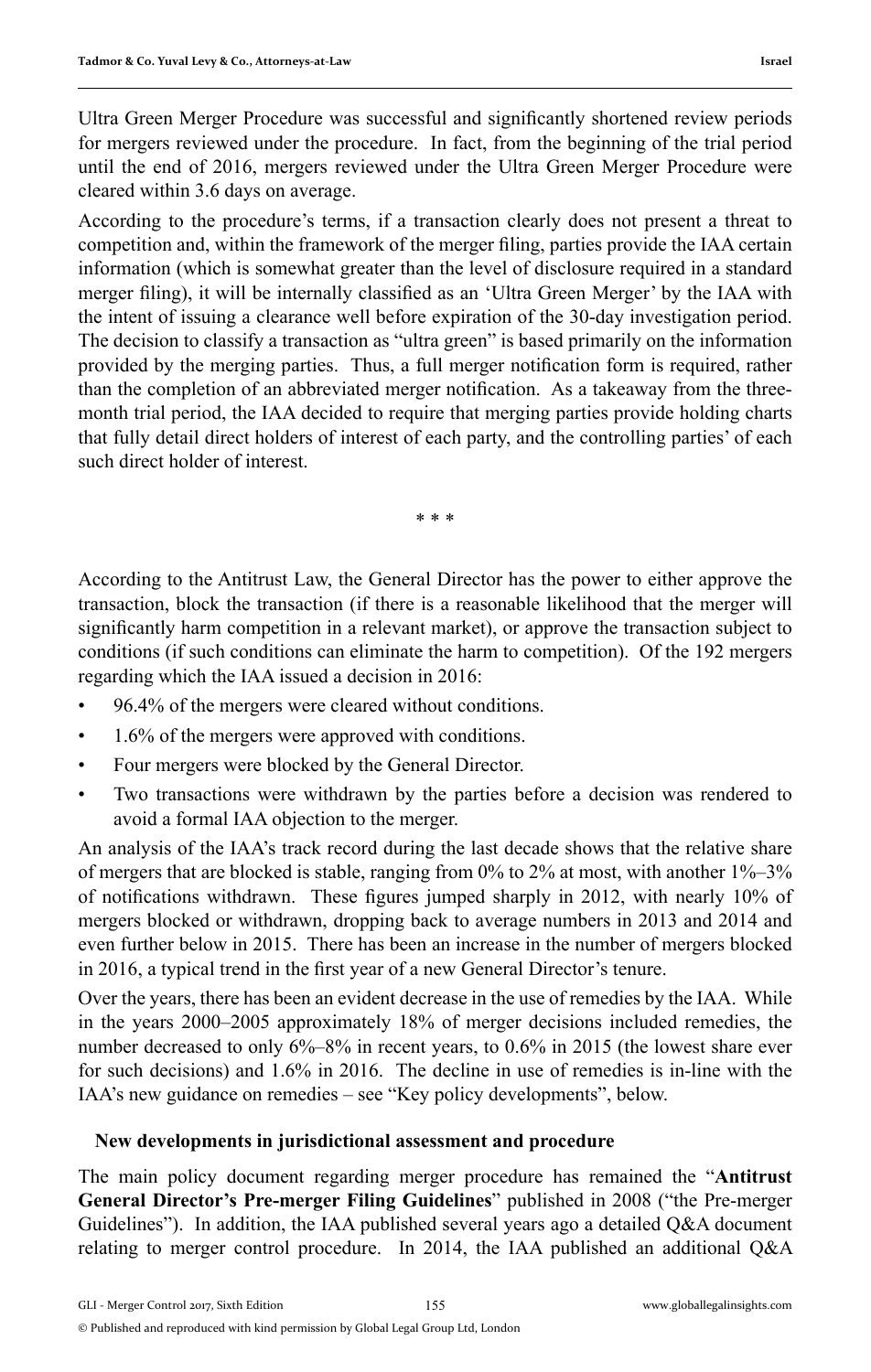document, which contains detailed examples taken from pre-rulings filed to the IAA regarding merger control procedure.

\* \* \*

Continuing in its goal to increase efficiency in the merger review process, in April 2017 the IAA announced that merger notifications (and requests for exemption for restrictive arrangements) would no longer need to be submitted to the IAA in hard copy form. Following a successful trial period, the IAA decided to allow parties to submit all of the relevant filing documents in electronic form, thereby increasing savings in resources for the business sector and the IAA and decreasing environmental impact.

An important development in the area of merger enforcement was the July 2012 publication of the IAA's Guidelines Regarding the Use of Enforcement Procedures of Financial Sanctions, which stated that the illegal execution of non-horizontal mergers would normally result in a financial sanction (an administrative tool) rather than criminal penalties, which could also be applied under the law. Illegal horizontal mergers are still subject to criminal enforcement.

In October 2016, the IAA published revised guidelines on the calculation of financial sanctions, which may also be relevant to parties who failed to notify a non-horizontal merger.

The first financial sanction decision regarding a "gun jumping" violation was published by the IAA in 2015. Taking into account that competition was not hindered by the violation, as well as several other attenuating circumstances, the IAA considered that fines of around US\$ 20K on the acquirer and US\$ 1K on the seller would suffice. However, these figures were largely influenced by the very limited turnover of the parties involved. Higher amounts, ranging around US\$ 100K, were imposed upon larger corporations, even absent harm to competition, as part of consent decrees.

The level of financial sanctions for merger control violations that had the potential of significantly harming competition is expected to be much higher.

In February 2017, the IAA published a letter of intent regarding a planned imposition of financial sanctions of approximately ILS  $25.6m$  (around US\$ 7.2m) on the Yenot Bitan supermarket chain, and ILS 700K (around US\$ 198K) on one of its senior officers, for Yenot Bitan's alleged breach of the merger conditions in its recent acquisition of certain branches of the Mega supermarket chain.

\* \* \*

The General Director's decisions in merger cases are subject to judicial review by the Antitrust Tribunal.

Once the General Director consents to a merger application, whether conditionally or unconditionally, any person who may be harmed by the merger, a trade association, as well as any consumers' association, may appeal to the Antitrust Tribunal against the General Director's decision. In the event that the General Director blocks a merger or stipulates conditions to his consent, each of the merging parties may appeal to the Antitrust Tribunal.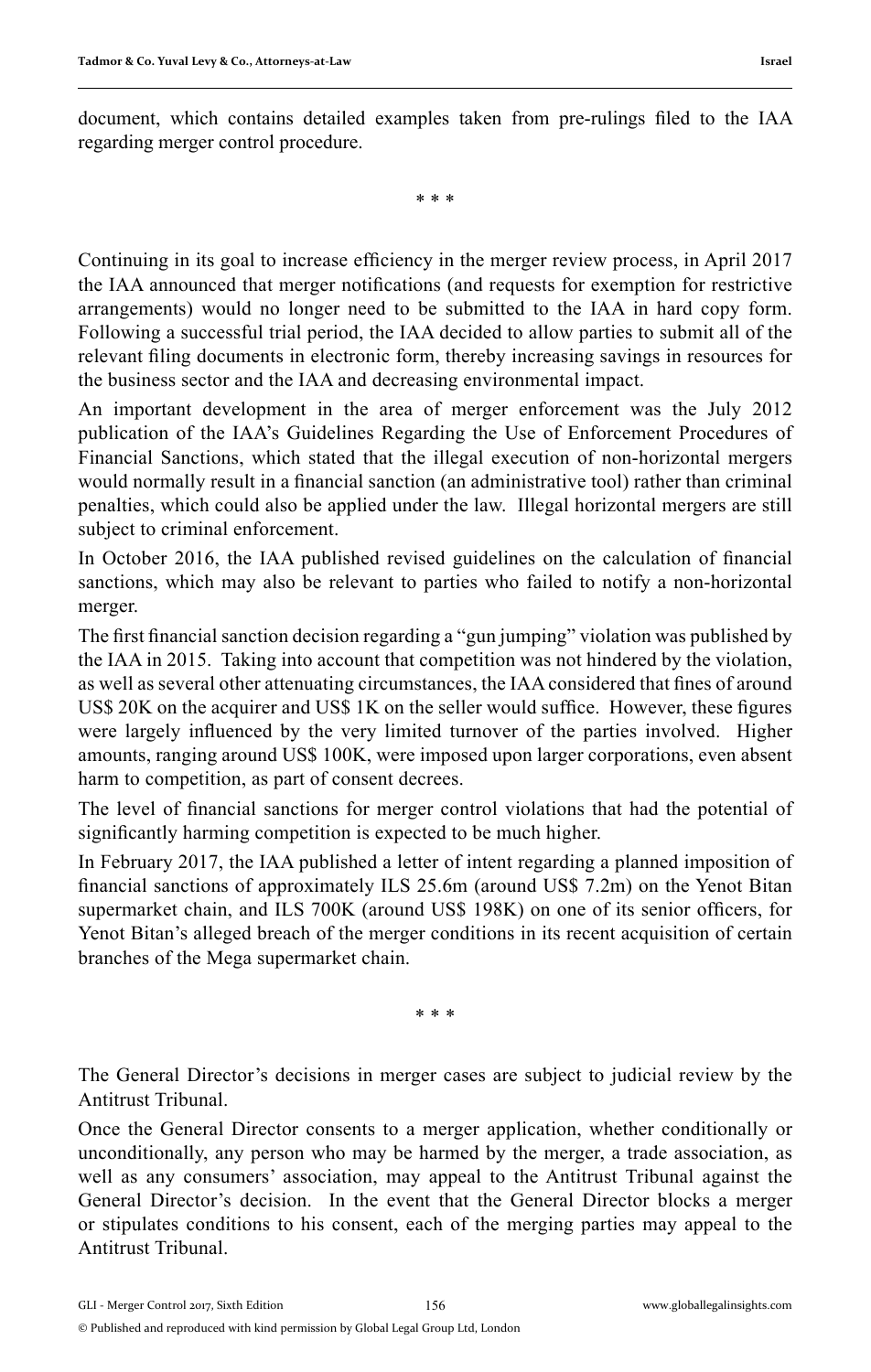Section 22(c) of the Antitrust Law grants the Antitrust Tribunal the power to approve, revoke or amend the General Director's decisions. This section was traditionally interpreted by courts starting from the Tnuva case (CA 2247/95 **General Director v. Tnuva Central Cooperative for the Marketing of Agricultural Produce in Israel Ltd. (1995)**) as giving the Antitrust Tribunal a right to hold a *de novo* judicial review, unbound by the analysis, factual findings or legal interpretations of the General Director. This interpretation was later narrowed in a line of decisions rendered by the Antitrust Tribunal and Supreme Court.

In **Antitrust Authority v. Dor Alon Energy Israel (1998) Ltd,** the Supreme Court disagreed with the Antitrust Tribunal's stand that since the Tribunal's review was *de novo*  there was no significant weight to the conclusions reached by the General Director at the administrative level. While the Supreme Court did recognise the *de novo* review of the Tribunal, it decided that the General Director's decision should form the basis and starting point for the Tribunal's review, which should also take into account the knowledge, expertise and experience of the IAA's personnel, who are highly professional specialists in various fields including law and economics. Therefore, the Antitrust Tribunal should attribute special importance to the General Director's professional opinion. The Antitrust Tribunal can indeed deviate from the General Director's decision, but it should not review the case as if it were a new proceeding, absent a General Director's opinion.

In AT 36014-12-10 **Caniel Packaging Industries Ltd. v. The General Director (2011)**, the Antitrust Tribunal mentioned the Supreme Court decision in *Dor Alon* and clarified that it was not the Supreme Court's intention to narrow the scope of the Tribunal's judicial review over the decisions of the General Director to a purely administrative standard of review (which is more focused on the decision-making process rather than the merits). However, the Tribunal explained that the *Dor Alon* decision prevents an appeal process which is not directly linked to the original decision. Moreover, the Antitrust Tribunal stated that the *Dor Alon* decision may have influence over which party carries the burden of proof, although the issue was left undecided and for that specifi c case (Caniel) the burden of proof was placed on the General Director.

In addition to raising the bar for successful challenges of the General Director's merger decisions, the judicial review is fairly limited in its applicability for practical reasons. Normally such appeal proceedings span between two to four years. Merger transactions are normally carried out relatively swiftly and parties are usually unwilling to freeze their business development plans for years, waiting in uncertainty for a court decision. Therefore, merging parties who are informed by the General Director that he intends to block their transaction, often withdraw their application before the General Director grants his final and public decision.

A relatively recent Supreme Court ruling, CA 6426/13 **Azrieli Group v. Antitrust Authority (2013)**, halts a gradual erosion in the scope of judicial review of the General Director's merger decisions. In this case, a party to the merger (the seller) notified the Tel Aviv Stock Exchange that the merger agreement had expired, since the General Director did not approve the merger. Furthermore, the seller did not join the appeal filed by the buyer to the Antitrust Tribunal. The Antitrust Tribunal decided that given that the merger agreement had expired, the appeal was theoretical and was therefore dismissed. Azrieli (the purchaser) appealed against the Antitrust Tribunal's decision, and the Supreme Court sustained the appeal, overturning the Tribunal's decision and reinstating Azrieli's challenge against the General Director's decision. The Court held that despite the seller's cancellation of the merger transaction, the challenge had not become theoretical; and that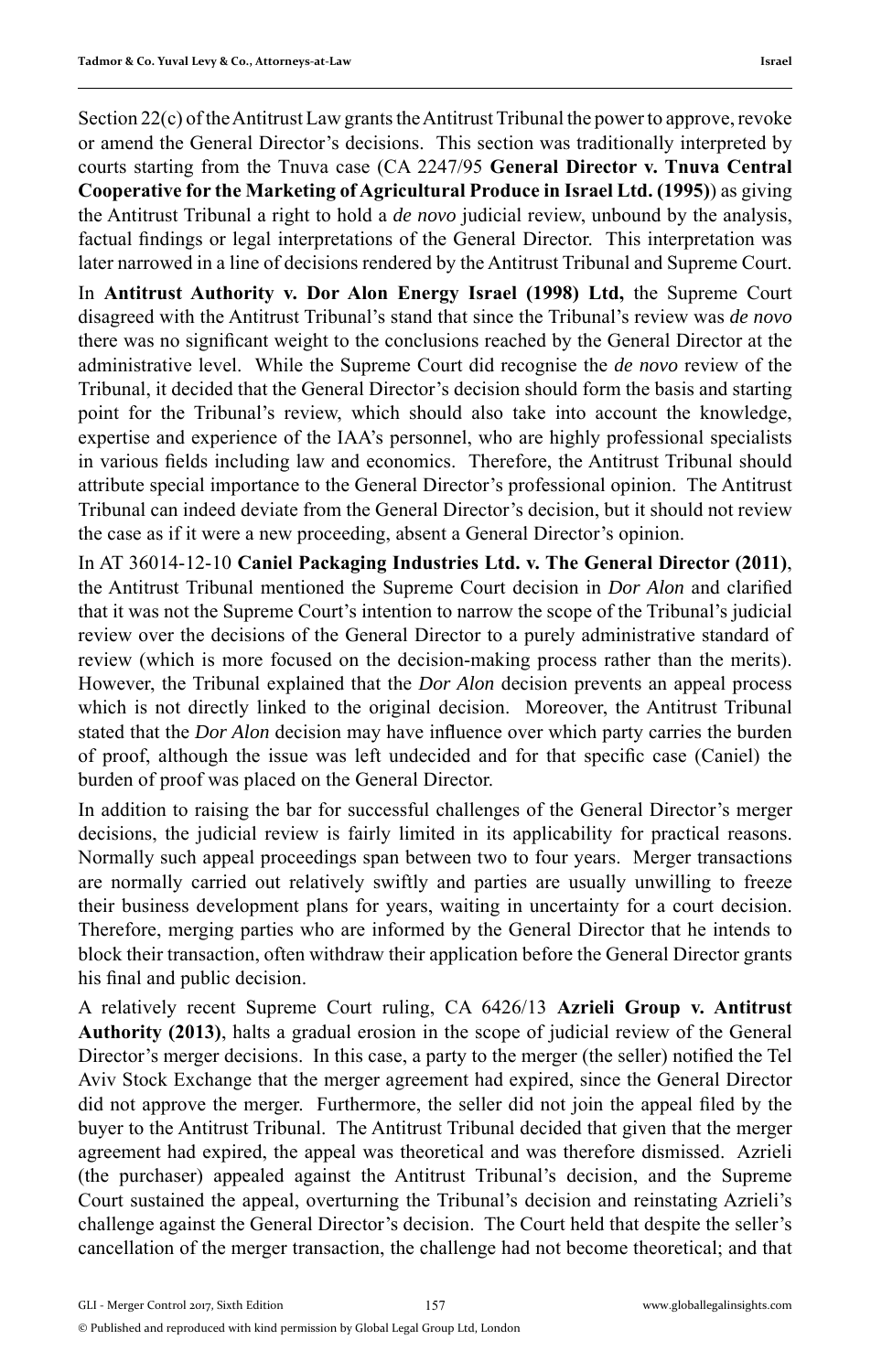the Tribunal had erred in concluding that it had no practical significance, given that the seller stated it was reasonably probable that it would re-enter the transaction, should the General Director's decision be overturned. The Court further accepted Azrieli's argument that the parties will not be required to re-file the transaction, should they enter a new merger agreement following the Tribunal's approval. No less importantly, the Court ruled that the Tribunal can consider the competitive landscape at the time of the litigation, indicating that a broad *de-novo* assessment by the Tribunal is expected.

\* \* \*

Section 30(a) of the Administrative Courts Law, 5752-1992 (the "Administrative Courts Law"), establishes the basic principle regarding a potential petitioner's right to review and copy documents used by a public authority in the process of rendering a decision. This principle constitutes the source of an appellant's right to view those documents held by the General Director relating to the decision under appeal. A party wishing to deviate from this rule bears the burden of proving that there is a valid ground for claiming that it is privileged. Once such a ground has been proven, the appellant's review regarding these materials may be restricted, but only to the most minimal degree that is required.

Section 30(b) of the Administrative Courts Law specifies several types of privileges. This is the case, for example, when the documents have no relevance to the appealed decision; when the documents contain trade secrets; when the documents contain internal information such as minutes of meetings or decision drafts; or when disclosing the documents might infringe a right or a personal matter of a third party. Nevertheless, in accordance with the general principle that the file should be accessible to the appellant, the Section provides that reserving the right to review is allowed, "provided that review is not prevented for the reasons listed in this sub-section more than is required due to that reason".

In general, the Supreme Court held in CA 4524/01 **Ma'ariv Hotza'at Modi'in Ltd. v. the Antitrust General Director** [2003] IsrSC 57(4) 521 that an appellant's interest in viewing the public authority's documents on which the decision in its case is based, and the public interest in the "conduct of an exhaustive, just and complete process", will prevail over the interest of those seeking to claim privilege in the preservation of their trade secrets. This is particularly true when it is possible to reduce potential harm regarding trade secrets by having privileged documents disclosed only to counsel (see also the decision of the Antitrust Tribunal regarding the same matter in AT (Jerusalem) 1/99 **Yediot Ahronot Ltd. v. Antitrust General Director** (2001)).

However, it seems that in recent years this balance has shifted towards protecting the interests of third parties who seek to prevent the exposure of sensitive information, even at the expense of appellants' ability to process and analyse the information contained in the IAA's documents. On several occasions, review of certain documents was completely denied. Other documents were accessed by a restricted number of counsels and experts and only in a location allocated for this purpose in the IAA's offices, subject to severe confidentiality undertakings ("data room"). This trend further diminishes the ability of parties to contest the General Director's decisions.

In AT (Jerusalem) 12407-10-13 **Siemens AG v. the Antitrust General Director** (2015), the Antitrust Tribunal rejected an attempt to erode further the rules established in the Ma'ariv case. The Antitrust Tribunal ordered that some of the internal documents of a third party,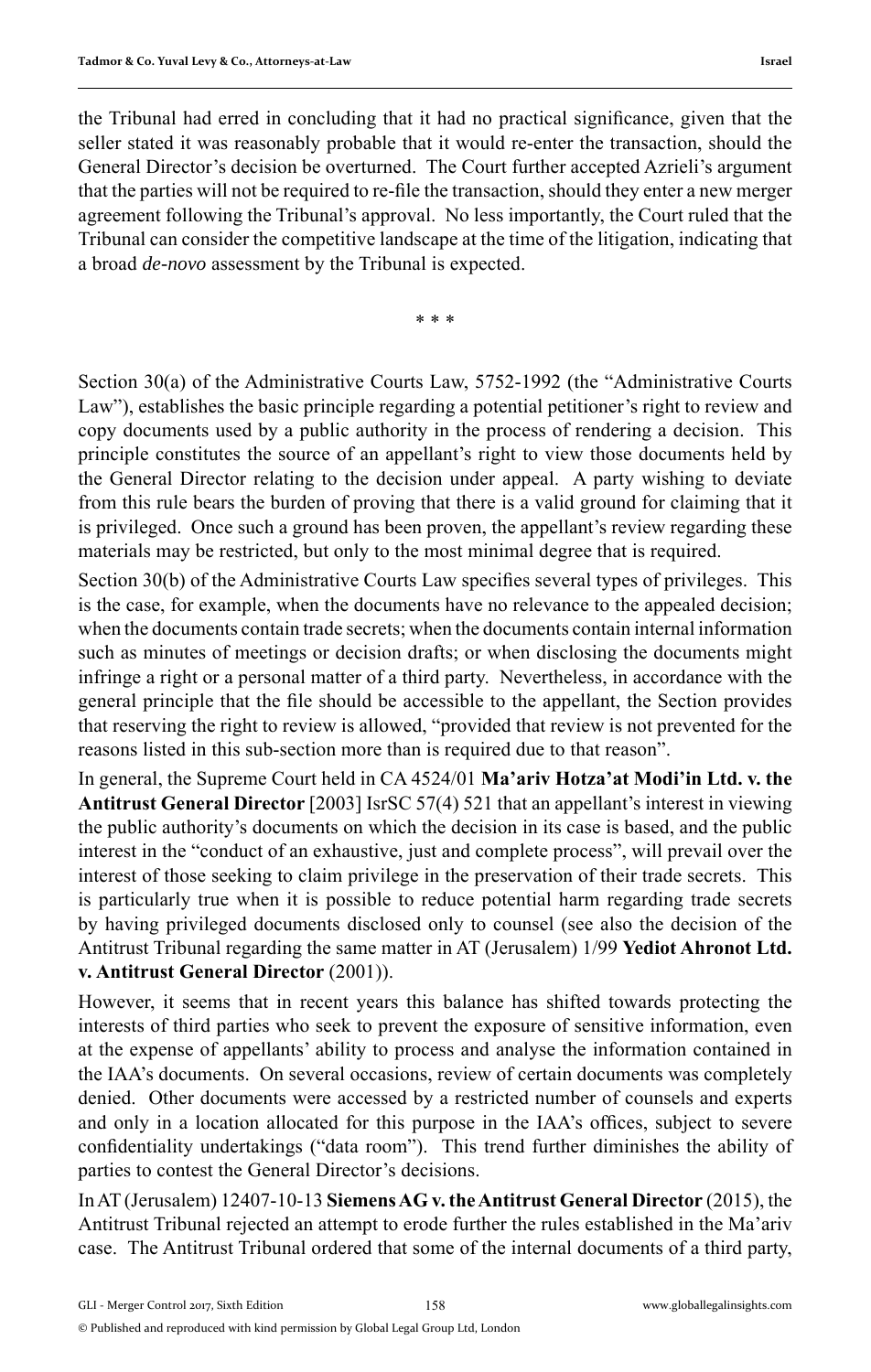the Israel Electric Corporation (IEC), should be made available to the appellants' counsels for review. The Tribunal rejected the argument that appellants' counsels review should be restricted to the documents at the core of the IAA's decision, as well as the claim that special protection should be afforded to IEC which, according to the IAA's decision, was a victim of the appellants' wrongdoing. The Supreme Court upheld the Tribunal's decision.

#### **Key industry sectors reviewed, and approach adopted, to market defi nition, barriers to entry, nature of international competition, etc.**

In 2016, the IAA blocked several mergers in industries characterised by high concentration and a significant degree of product or market heterogeneity. These mergers illustrate the importance attributed by the IAA to a more detailed economic analysis, which goes beyond market definition and a simple assessment of market shares. These cases also demonstrate the IAA's tendency to adopt rather narrow market definitions in branded goods and to adamantly preserve market independence of maverick firms.

In April 2016 the IAA blocked the proposed merger between mobile telecommunications carriers, Cellcom and Golan Telecom. For many years, the local mobile telecommunications market was dominated by three carriers: Partner, Cellcom and Pelephone. A government reform executed in 2011/12 successfully increased competition in the mobile telecommunications market and led to significant price decreases of services to consumers. New entrants, Golan Telecom and Hot Mobile, were seen as mavericks in the market. The IAA determined that the disappearance of Golan, a typical maverick, would likely significantly reduce incentives to compete, leading to the pre-reform days in which cellular operators demonstrated low oligopoly competition.

In April 2016, the IAA also blocked the acquisition of Electra-Bar by Mei Eden. Both companies are active in the area of importing and marketing filtered water dispensers, related maintenance services and the sale of water filters. According to the IAA, the two parties are direct competitors in their filtered water dispenser activities. The IAA further argued that the market entry by both companies facilitated competition to incumbent monopoly, Strauss-Tami4. Given the high level of product heterogeneity and the importance of branding, non-branded competitors could not have mitigated the expected adverse effect resulting from the 3-to-2 decrease in the number of branded players.

In 2016, complex international mergers continued to challenge the IAA. Merger transactions in certain sectors, such as the pharmaceutical sector, are often made between foreign entities and the IAA may be ill equipped to investigate these mergers, for example when they involve R&D issues and require an in-depth understanding of the industry. Therefore, on these occasions, the IAA may prefer to suspend its decision until the EU or US authorities have concluded their investigations and pending their decisions. The IAA has been extensively occupied with mergers in several global sectors, such as the pharmaceutical and the hi-tech sectors.

\* \* \*

In recent years, numerous Israeli startup companies have been acquired by foreign companies. For reasons related to the fact that most acquisitions were made by foreign firms that lacked sufficient Israeli nexus, as well as the fact that most startup companies do not meet the filing thresholds, normally no filings were made in these cases. Notwithstanding,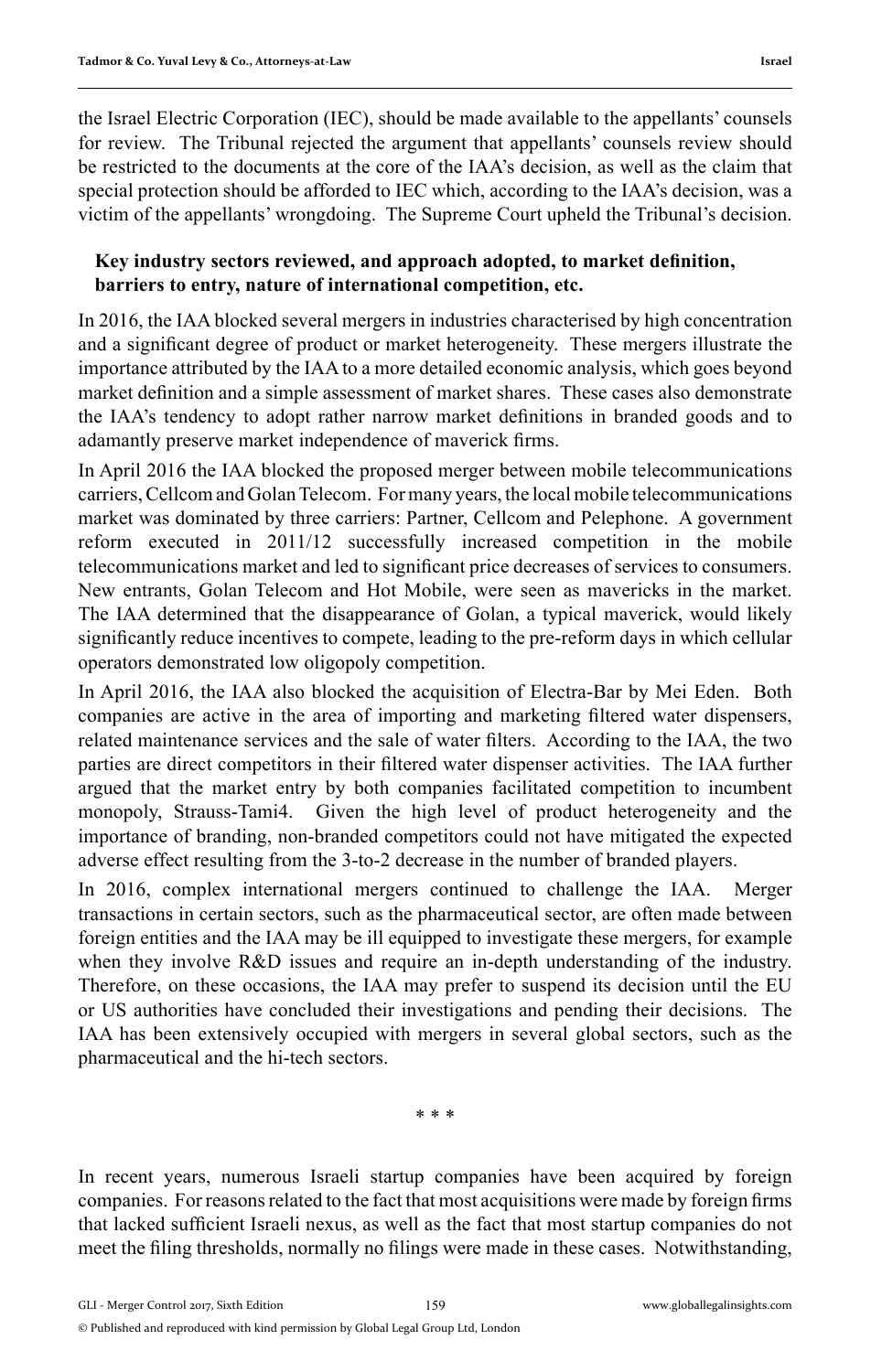the General Director is not blind to these acquisitions of Israeli companies and their potential effect on local competition. In past years, the IAA reviewed several startup acquisitions that were not reported, such as the acquisition of the navigation startup Waze by Google.

### **Key economic appraisal techniques applied**

The substantive test under Section 21(a) of the Antitrust Law is "reasonable likelihood that, as a result of the proposed merger, competition in the relevant market may be significantly harmed or that the public would be injured".

In assessing the possible competitive outcome of a merger, the IAA usually applies the same methodology as the relevant US and EC authorities. The IAA would normally define the relevant market and then, if necessary, assess the relevant market shares of the parties, the existence of barriers to entry and expansion in the market, as well as other economic factors which may indicate how likely it is that the merger would result in either unilateral or coordinated effects.

The definition of the relevant market is mostly based on qualitative evidence, usually obtained by conversations with the merging parties and other market participants, internal documents, surveys, public records, information from other governmental agencies, and much more. In cases where the qualitative analysis is not sufficiently informative, the IAA may seek to strengthen it with quantitative analysis (critical loss analysis, price correlations, etc.).

The IAA has increased the use of econometric analysis in recent years, but the analysis is still fundamentally qualitative. The IAA attributes special importance in merger investigations to direct evidence, such as natural experiments, internal documents, and market surveys.

In 2011, the IAA published the "**Guidelines for Competitive Analysis of Horizontal Mergers**", which describe the theoretical economic and legal foundations upon which the IAA's merger review is based.

According to these guidelines, the core purpose of merger review is to prevent the creation or enhancement of market power. The guidelines further explain that such market power can be exercised either unilaterally ("merger to monopoly") or collectively. Moreover, the guidelines explain that, in order to assess the competitive effects of a contemplated merger, the following steps will be carried out:

- **First**, the IAA will identify the relevant product and geographical markets in which the merging companies operate. The definition of the relevant market is based on the hypothetical monopolist test, which is implemented using practical indices such as differences in the functional use of the products, price differences, price correlation, the perspectives of market participants, differences in quality, etc.
- **Second**, the IAA will identify the players in the market, their market shares, and the level of concentration before and after the merger.

The guidelines stress that the merger investigation does not rest solely on static analysis. Therefore, when the initial assessment yields that the merger raises significant concerns, the IAA will enter a more detailed analysis of the "dynamic aspects", i.e. the possibility that the new entry or expansion of existing players in the market will mitigate the immediate and potentially harmful effects of the merger.

The analysis of entry and expansion will focus on a variety of entry and switching barriers,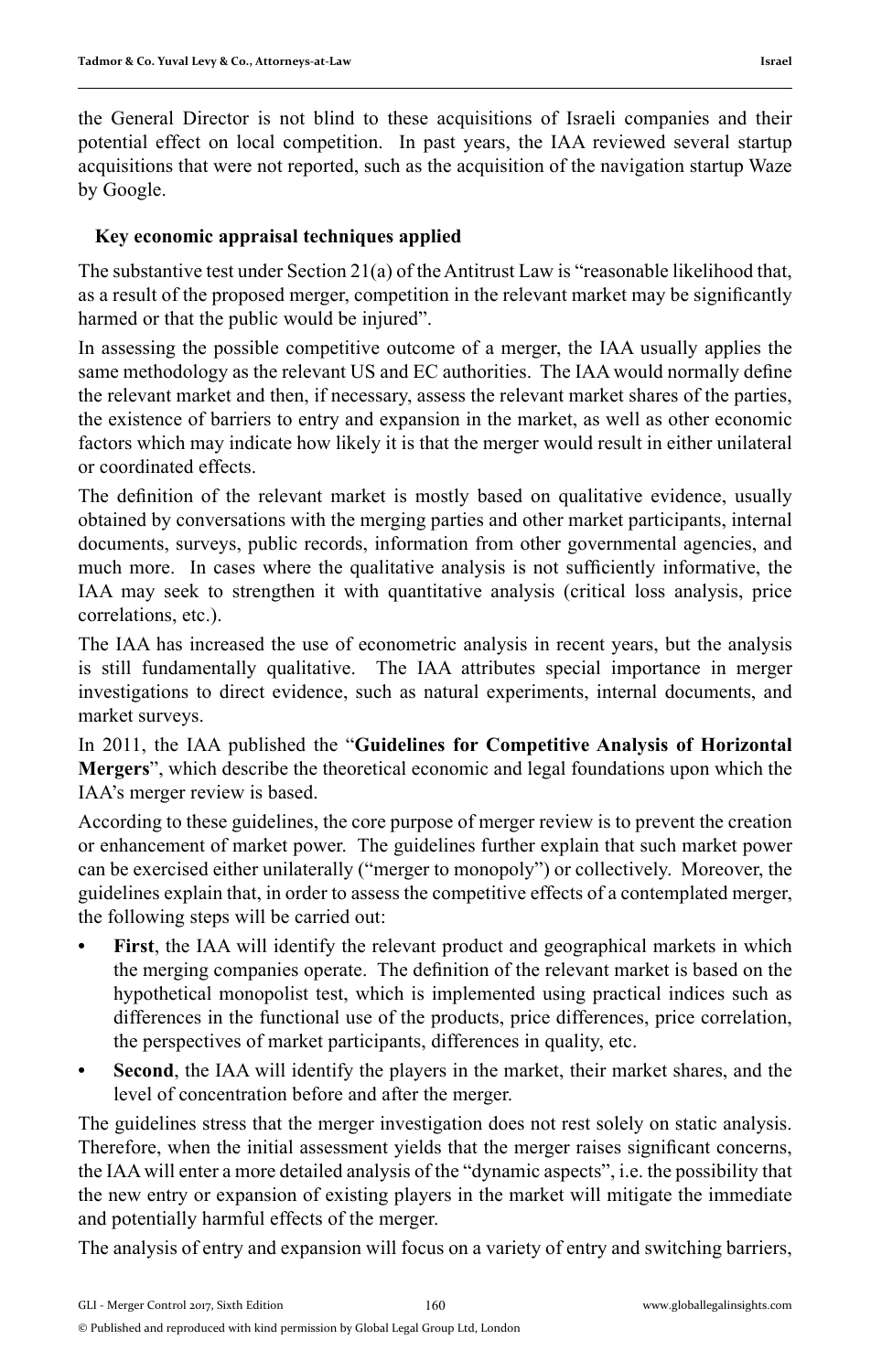including regulatory barriers, scale economics, network effects, strategic behaviour by incumbent firms, branding, access to essential inputs, and much more.

If the analysis results in a conclusion that the merger is anticompetitive, the IAA will examine whether there are available remedies that can eliminate the potential harm to competition.

If such remedies are unavailable, the IAA will block the merger, unless one of the following rare situations is proven by the parties:

- **Efficiency defence** If the IAA is convinced that there are efficiencies directly resulting from the merger that outweigh the potential harm to competition, the merger will be approved. In order to enjoy the efficiency defence, one must meet certain conditions: (a) the efficiency must be merger-specific, in the sense that the parties cannot obtain similar efficiencies in any other way; and (b) the efficiency must be significant, timely and such that the benefits will mostly be passed on to the consumers and outweigh the harm inflicted on them by the loss of competition.
- **The failing firm doctrine** This doctrine refers to situations by which the acquired entity is financially unsustainable and will likely exit the market, even absent the merger. In such cases there is no causal link between the merger and the injury to competition. In 2010, the IAA published guidelines detailing the legal basis and the practical requirements to meet the defence (see "Key policy developments").

### **Approach to remedies (i) to avoid second stage investigation and (ii) following second stage investigation**

As aforementioned, the merger control procedure in Israel does not have a formal classifi cation method. However, it is not uncommon for parties seeking swift approval for complicated mergers to offer upfront remedies, attempting to expedite the review process. An excellent example for such an approach is the *Bezeq-012smile* merger.

In that case, the parties identified several overlapping areas which were seemingly meaningful and would possibly have required a lengthy review. In order to avoid such lengthy proceedings, the parties suggested divestment of the overlapping activities at the outset.

However, it is more common that remedies are discussed only if the IAA reaches a tentative conclusion that the proposed merger may significantly lessen competition in the market. In such cases, the parties may propose remedies that will eliminate the harm to competition or, alternatively, the IAA may stipulate the conditions that are required in order to have the merger approved, and these can then be discussed with the parties.

In 2011, the IAA issued guidelines for merger remedies detailing key principles of its remedies policy – see "Key policy developments", below. In a nutshell, the new guidelines express a preference for structural remedies over behavioural remedies. Interestingly, the clear majority of remedies imposed until 2011 were behavioural, while in 2011 most cases involved structural remedies. In 2013, however, the majority of remedies used by the IAA were behavioural remedies.

## **Key policy developments**

# In 2011, the IAA published the "**Guidelines on Remedies for Mergers that Raise a Reasonable Concern for Significant Harm to Competition".**

The document outlines the governing legal principles of merger remedies, two of which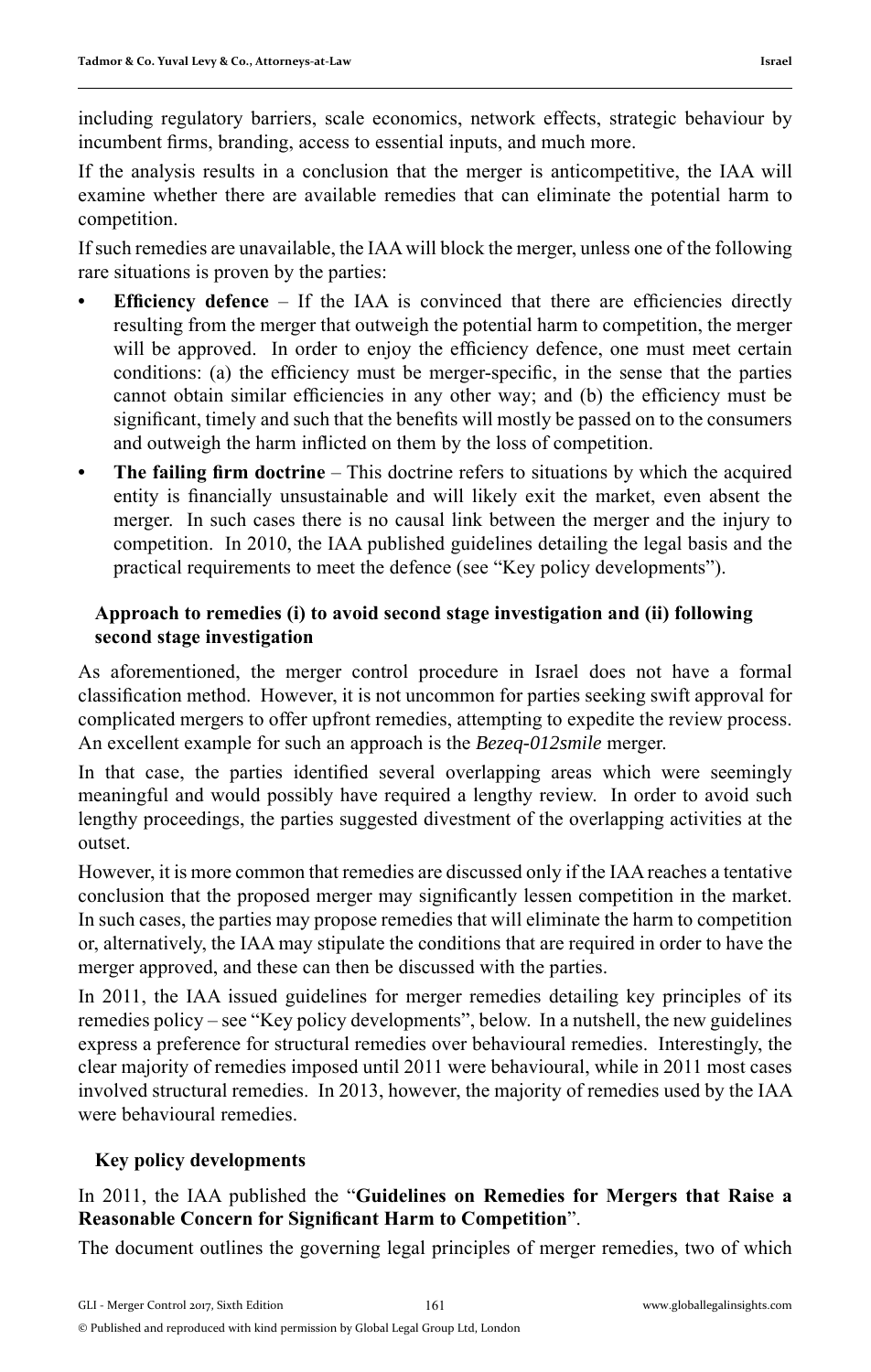stand out: (a) the IAA is authorised to request remedies only if the merger, as it was originally proposed, presents a concrete danger that competition will be significantly harmed. In other words, the IAA may impose conditions only for mergers that it can otherwise block; and (b) remedies are preferable whenever they are capable of mitigating the harm to competition.

The guidelines explain that the decision on whether remedies are suitable in a particular case and if so, what sort is based on the specific circumstances. Among the considerations that serve an important role in such analysis are: the theory of harm to competition; how effective is the remedy; the ability to enforce the remedy and to monitor deviations of the parties from such remedy; the remedy duration; and the ability of the merging parties to comply with the remedy.

The guidelines explain that the IAA will generally prefer structural remedies over behavioural remedies. The IAA alleges that structural remedies are generally more effective as they deal with the proverbial disease rather than the symptoms. Moreover, they do not require complex and constant monitoring, demand fewer public resources, and are executed within a defined and often brief time period. However, the IAA acknowledges that in certain instances behavioural remedies, or a mix of behavioural and structural remedies, would be more appropriate.

A change in the direction of the IAA's approach towards applying stricter criteria to proposed mergers seems to have occurred in 2012. This impression was supported by the large number of blocked mergers and withdrawals of merger notifications in that year. Further insights can be gathered based on explicit remarks made by the former General Director, Prof. Gilo, such as those made in the 2012 to 2014 annual IAA conferences. These statements demonstrate that the IAA intends to block not only mergers that significantly harm competition, but also mergers in markets leaning towards higher concentration, as well as mergers that raise less concrete concerns for diminished competition, whether actual or potential. The notion that the policy has changed seems to explain the lower number of transactions blocked in 2013 and 2014, as complex transactions were likely terminated while on the drawing board. The current General Director blocked four mergers in 2016, most of them in her first few months in office, signalling that mergers will continue to be closely monitored by the IAA. At the same time, the General Director's introduction of several reforms to the merger control process show a clear interest in increasing efficiency, however her decisions thus far indicate that she will continue to apply a rather strict approach.

In 2014, the IAA published the "**Guidelines Regarding Information Exchange in the Course of Due Diligence Prior to a Transaction Between Competitors**". The guidelines provide theoretical principles and a procedural framework for conducting due diligence in transactions that require the transfer of sensitive information. While the guidelines characterise certain types of competitively sensitive information and suggest ways to transfer such data legally, they confer the ultimate discretion regarding the due diligence process, and the potential liability that comes with it, to the merging parties.

The premise of the guidelines which is economically and empirically controversial is that, in general, parties' uncertainty as to market conditions and their competitors' capabilities and plans contributes to competition; hence, any reduction in uncertainty can harm competition. Accordingly, the guidelines define "competitively sensitive information" very broadly.

The General Director does not establish a sweeping categorical rule regarding the exchange of such information, and presumably there are certain circumstances in which the exchange of such information would not pose a real competitive hazard.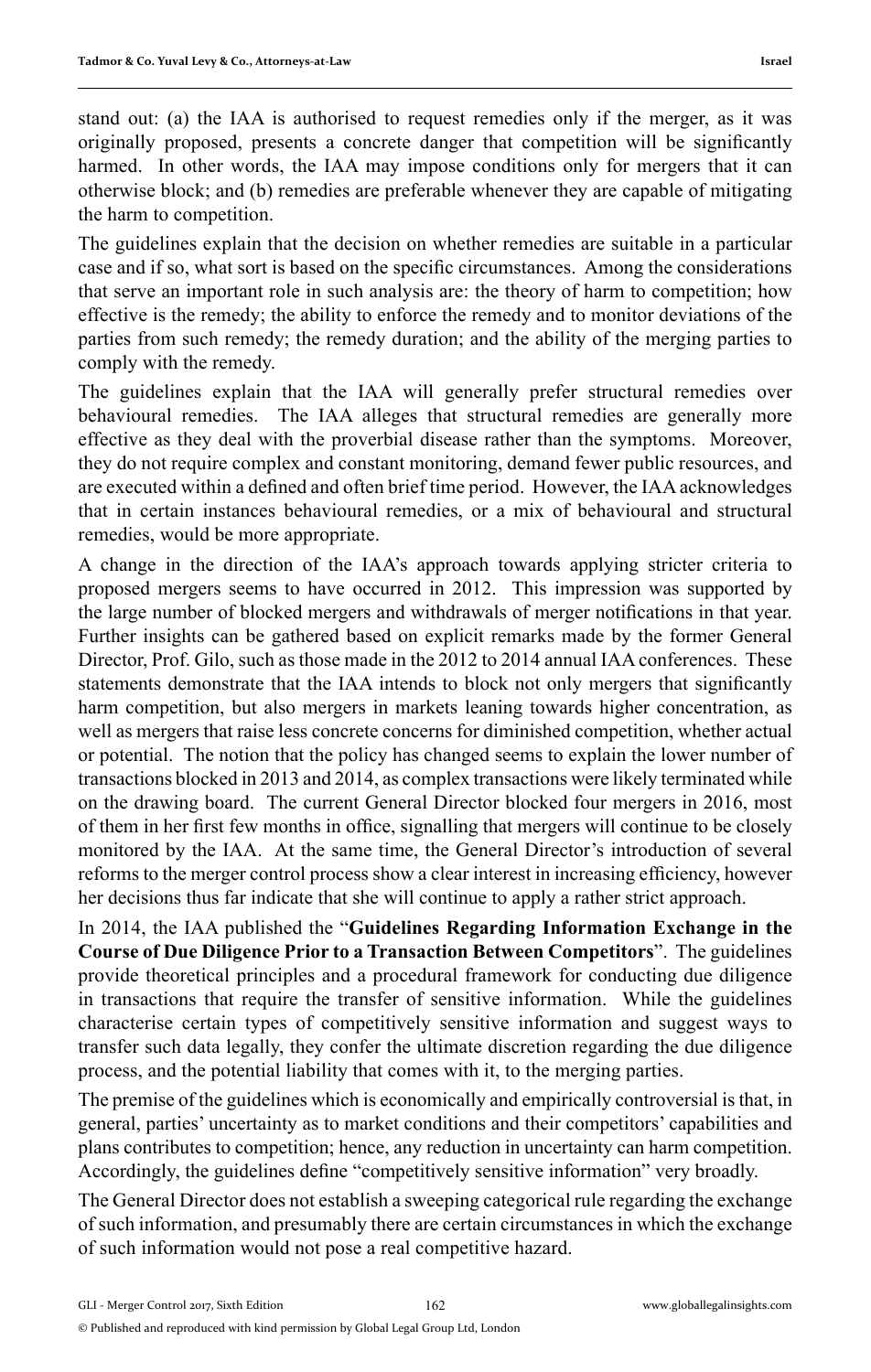The guidelines present a number of rules for due diligence that are aimed at minimising harm to competition in a manner that is consistent with the Antitrust Law, such as: the identification of competitively sensitive information; the evaluation of the necessity of information disclosure; the disclosure of information subject to a confidentiality undertaking; and the external review, or review by employees who are not involved in pricing, marketing, and sales, in fields where there is a competitive overlap and documentation requirements. Furthermore, a preference should be displayed for aggregate, outdated and non-concrete information.

In August 2015, the former General Director, Prof. Gilo, who adopted hard-line policies during his tenure, resigned from his post amid disagreement with government officials over competition regulation in the natural gas market. Prof. Gilo was replaced by an antitrust practitioner, Michal Halperin, who formerly served as chief legal counsel of the IAA during the years 2002–2006.

General Director Halperin blocked four transactions in her first year in office, three of which were blocked within the first three months of her term. The contentious *Golan Telecom-Cellcom* transaction, a 5-to-4 merger in the cellular services market, triggered public discourse and was blocked in April 2016. Several weeks earlier, a merger between *Elektra* and *Mey Eden* in the in-home water bar market (a 3-to-2 merger) was blocked. The General Director also blocked mergers that received less public attention. In May 2016, a merger between parties active in online restaurant indices, online reservation services and restaurant accommodation software services, was blocked (*Click to Eat* and *Zap Group*), due to both parties having significant market shares in the relevant markets and significant barriers to entry and expansion in such markets. In October 2016, a merger between manufacturers of white and printed envelopes was blocked (*Gvaram* and *Emka*).

#### **Reform proposals**

In 2015 the IAA published a memorandum of legislation calling for an amendment of the Antitrust Law. The memorandum proposes a significant reform of the merger control regime. It reflects the IAA's attempt to expand the application of merger control in some respects, while decreasing the number of mergers that are subject to compulsory filing. This reform proposal consists of five key aspects:

The first aspect is an extension of the application of the Antitrust Law to mergers between foreign corporations. Currently, the literal definition of a "*Merger*" in the Antitrust Law applies to mergers between corporations incorporated in Israel, and to foreign corporations that are *registered* in Israel. Until now, the General Director applied its authority to regulate mergers involving foreign corporations that are not registered in Israel by interpretive means, in cases where nexus could be determined to exist between the foreign corporation and Israel.

 The current proposal seeks to cancel the need to prove nexus to Israel by broadening the definition of "*Company*" to any foreign corporation. In this respect, the proposed reform reflects a considerable expansion in the application of Israeli antitrust law to mergers between foreign corporations, as well as mergers involving Israeli and foreign corporations.

**• The second aspect** relates to mergers involving individuals and other forms of corporations. The General Director proposes to amend the definition of "*Company*", so that Israeli merger control would not be affected by the form of incorporation, and would include mergers where one of the parties is an individual, an unregistered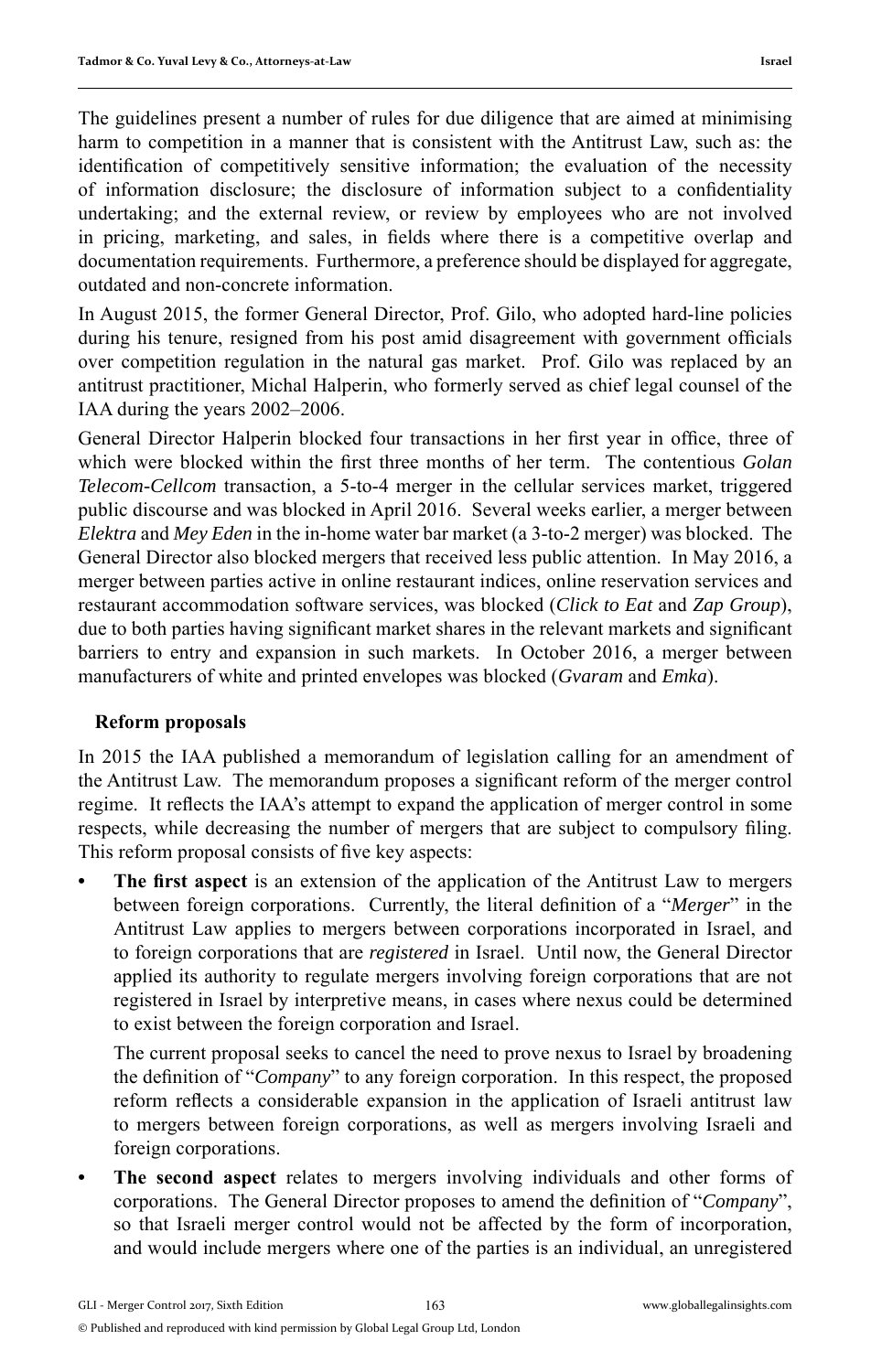partnership (including a foreign partnership) or an association. Presently, the definition of merger applies only to *some* of the abovementioned forms of incorporation and to *some* transactions involving individuals (by way of interpretation).

**• The third aspect** introduces a proposal to set a general prohibition of anti-competitive mergers, which will also apply to mergers that fail to meet the existing thresholds for pre-merger notification. Presently, a merger that fails to meet the minimum threshold for pre-merger notification is immune from intervention, and the parties to such a merger may consummate the transaction even if it entails significant competitive harm.

 The General Director proposes to affect a substantive prohibition on any merger that raises reasonable concerns of significant competitive harm or harm to the public. If accepted, this amendment could subject parties to a merger to criminal liability and administrative sanctions, and enable the General Director to order the dissolution of the merger even if the parties thereto did not have a duty to notify the General Director of the merger, if it is determined that such merger raised reasonable concerns of significant competitive harm. Naturally, this provision creates a great deal of uncertainty, especially due to the fact that in many cases the information required for a full competitive analysis of the merger is not available to the parties prior to the entering into the merger agreement or the consummation of the transaction (for example, information acquired by the General Director from third parties). The costs of such an analysis alone may deter parties from executing merger transactions.

 Mergers that give rise to competitive concerns are sometimes approved subject to certain conditions; however, where there is no requirement to file a merger notification, the merging parties are in fact denied the opportunity to receive a conditional merger approval. To resolve this issue, under the proposed regime, parties could voluntarily file a merger notification, and the General Director would have 15 days to notify them whether or not the IAA intends to review the merger. A negative response or no response will be deemed as an unconditional approval of the merger.

**• The fourth aspect** includes a proposed amendment of the minimum thresholds requiring pre-merger notifications. The General Director proposes to update the minimum thresholds requiring pre-merger notifications. The current minimal joint turnover threshold in Israel of both parties is ILS 150m (around US\$ 43m), and is proposed to be raised to ILS 250m (around US\$ 71m). The other minimal turnover threshold relates to at least two separate merging parties, and it will remain ILS 10m (around US\$ 2.8m). The General Director proposes that even if this threshold is not met, if one of the parties to the merger has a *worldwide* turnover exceeding ILS 1bn (around US\$ 284m), a pre-merger notification filing will be required.

A pre-merger notification is also required where the merger would create a monopoly or if a party to the merger is already a monopoly. The General Director proposes adding a condition to this requirement, requiring that the merging parties have a joint turnover of at least ILS 100m (around US\$ 28m). This new condition would decrease the number of transactions requiring merger notification but, as explained above, such mergers will still be subject to the substantive test.

**• The fi fth aspect** relates to an amendment in the mandatory timetable for a merger review. Currently, the Antitrust Law allows the General Director 30 days to decide whether to approve a merger. In order to extend the 30-day period, the General Director must receive the approval of the parties to the merger to extend the review period or request from the Antitrust Tribunal to do so. The General Director's view is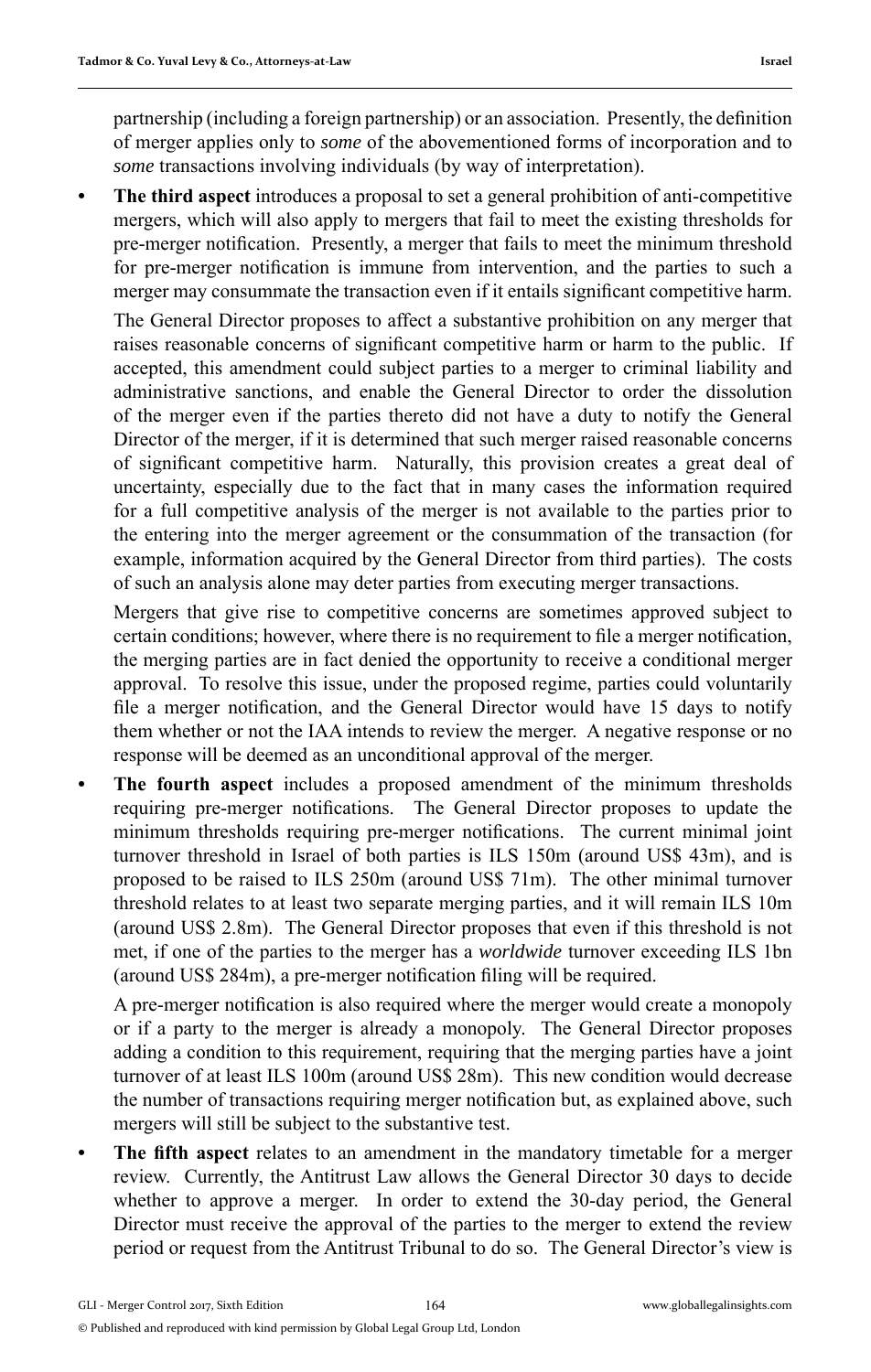that such 30-day period is not sufficient for reviewing complex mergers. Therefore, the memorandum proposes to grant the General Director unilateral authority to extend such period by up to an additional 120 days (which would come in addition to the initial 30-day period, i.e. 150 days total).

Other proposals in the memorandum include enhancing the transparency of the merger review process by requiring the publication of an abstract of the records and minutes of meetings of the mergers and exemptions committee.

Since the publication of the memorandum in 2015, no progress seems to have been made in implementing the reform proposals. However, the importance of reforming the merger control regime was raised on many occasions in public forums by the current General Director prior to her appointment to the post. The IAA is likely to put forward a ratified proposal, possibly in the course of the coming year.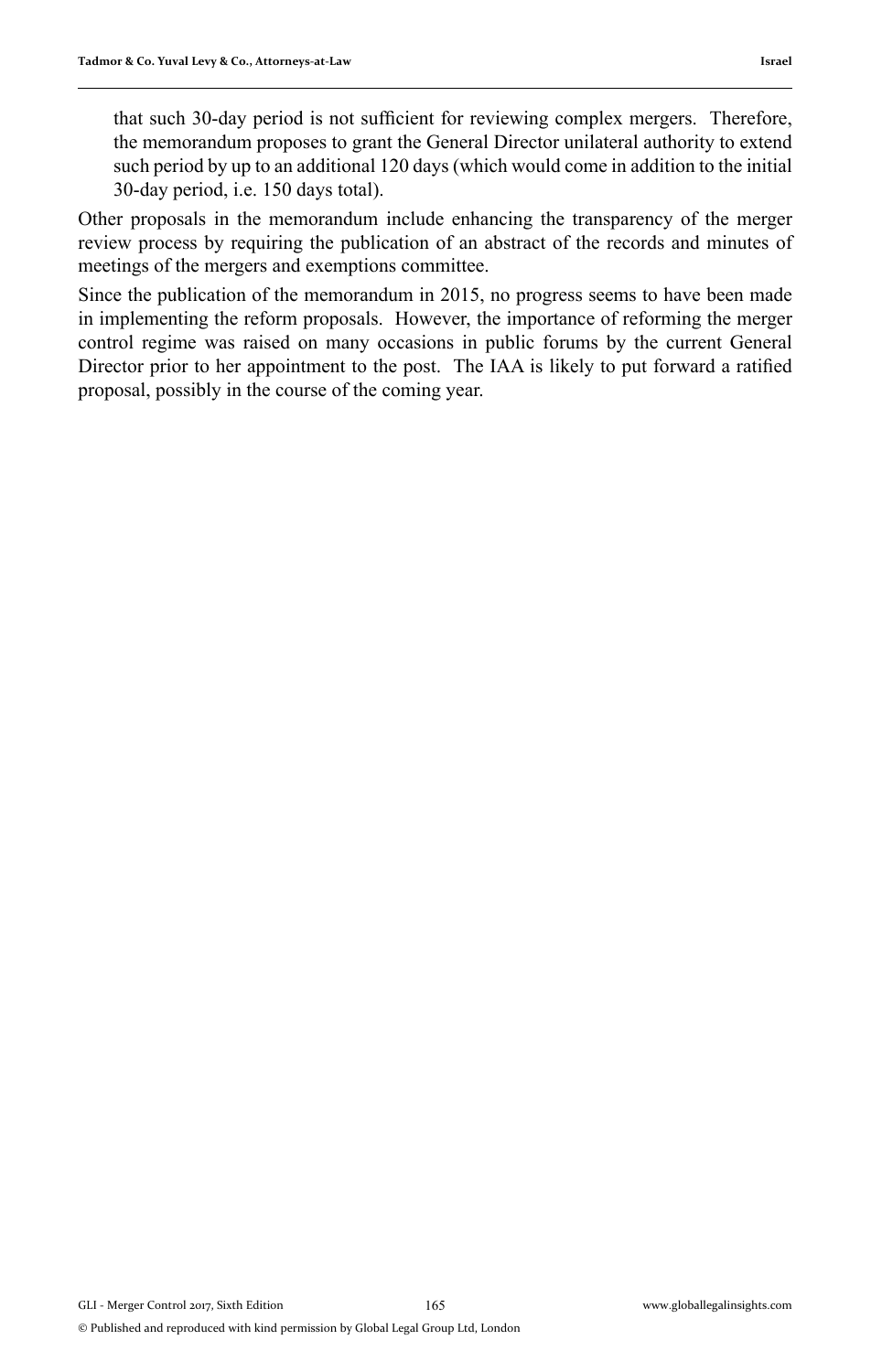

#### **Dr. David E. Tadmor**

#### **Tel: +972 3 684 6000 / Email: david@tadmor-levy.com**

Dr. Tadmor is the co-chairman and co-managing partner of Tadmor & Co. Yuval Levy & Co. Dr. Tadmor's practice includes the representation of many leading multinational clients in a large variety of industries, as well as many of Israel's largest industrial companies, holding companies, and financial institutions.

Dr. Tadmor served as the General Director of the Israel Antitrust Authority (IAA) between 1997 and 2001. As General Director, David introduced the IAA to the competition committee of the OECD, and was also the driving force behind the cooperation agreement between the United States and Israel in the area of competition.

As a leading lawyer in the area of government regulations, David has represented major clients before governmental bodies and legislative committees in many of Israel's major regulatory and legislative reforms.

David has more than 20 years of experience in the area of mergers and acquisitions. He was a senior partner at Caspi & Co., a leading mergers and acquisitions firm in Tel Aviv, and a corporate attorney with the New York law firm of Wachtell, Lipton, Rosen & Katz from 1988 to 1993.

David was an adjunct professor at the Hebrew University of Jerusalem, the Interdisciplinary Center, and Tel Aviv University School of Law.



#### **Shai Bakal**

#### **Tel: +972 3 684 6000 / Email: shai@tadmor-levy.com**

Shai Bakal is the head of the firm's antitrust/competition group.

Shai regularly advises and represents leading corporations in Israel and abroad with respect to complicated antitrust matters, including complex mergers, joint ventures, restrictive trade practices and abuse of dominant position j proceedings. He is well acquainted with the different sectors of the Israeli economy, particularly the pharmaceutical, food, energy, retail, and banking sectors. Shai has created and implemented antitrust compliance programs for large Israeli companies and multinational corporations.

Shai represents clients in complex antitrust litigation before the Antitrust Tribunal and in civil litigation, including class actions and appeals before the Supreme Court. Shai also represented clients before various Israeli regulators, as well as in administrative petitions to the Israeli Supreme Court. In the past, Shai practised law in the legal department of the IAA (2002- 2007), where he was in charge, among others, of the food sector, retailing, and intellectual property. He was later appointed as the head of the IAA's mergers team. During his term at the IAA, Shai drafted several key policy documents, including the "Antitrust General Director's Premerger Filing Guidelines" and the "Antitrust General Director's Position on Commercial Arrangements among Suppliers and Retail Chains".

# Tadmor & Co. Yuval Levy & Co., Attorneys-at-Law

5 Azrieli Center, The Square Tower 34th floor, 132 Begin Road, Tel Aviv 6701101, Israel Tel: +972 3 684 6000 / Fax: +972 3 684 6001 / URL: www.tadmor.com